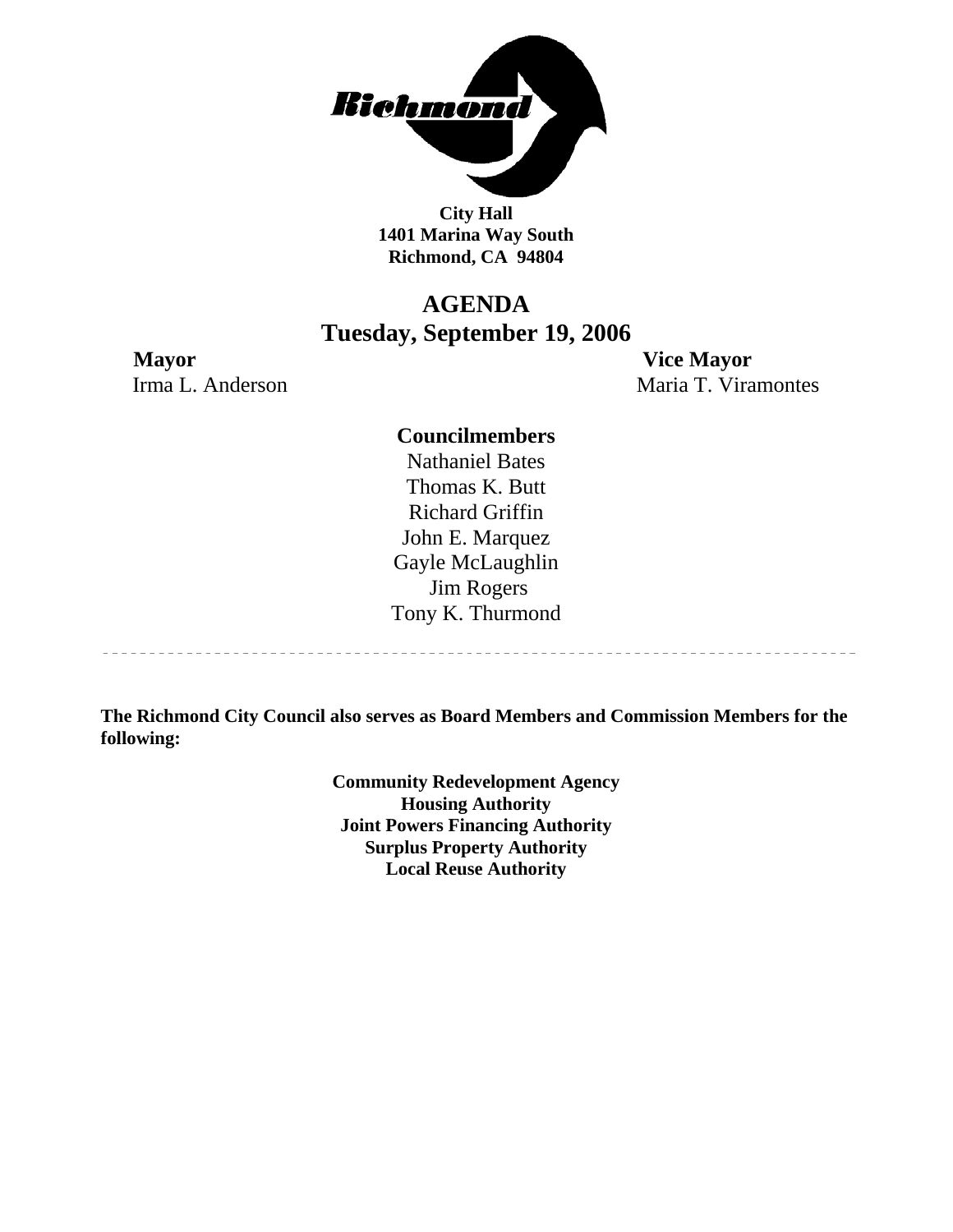# **MEETING PROCEDURES**

The City of Richmond encourages community participation at its City Council meetings and has established procedures that are intended to accommodate public input in a timely and time-sensitive way. As a courtesy to all members of the public who wish to participate in City Council meetings, please observe the following procedures:

**PUBLIC COMMENT ON AGENDA ITEMS:** Anyone who desires to address the City Council on items appearing on the agenda must complete and file a pink speaker's card with the City Clerk **prior** to the City Council's consideration of the item. Once the City Clerk has announced the item and discussion has commenced, no person shall be permitted to speak on the item other than those persons who have submitted their names to the City Clerk. Your name will be called when the item is announced for discussion. **Each speaker will be allowed TWO (2) MINUTES to address the City Council on NON-PUBLIC HEARING items listed on the agenda.** 

**OPEN FORUM FOR PUBLIC COMMENT:** Individuals who would like to address the City Council on matters not listed on the agenda or on **Presentations, Proclamations and Commendations, Report from the City Attorney, or Reports of Officers** may do so under Open Forum. All speakers must complete and file a pink speaker's card with the City Clerk **prior** to the commencement of Open Forum. **The amount of time allotted to individual speakers shall be determined based on the number of persons requesting to speak during this item. The time allocation for each speaker will be as follows: 15 or fewer speakers, a maximum of 2 minutes; 16 to 24 speakers, a maximum of 1 and one-half minutes; and 25 or more speakers, a maximum of 1 minute.** 

#### **SPEAKERS ARE REQUESTED TO OCCUPY THE RESERVED SEATS IN THE FRONT ROW BEHIND THE SPEAKER'S PODIUM AS THEIR NAME IS ANNOUNCED BY THE CITY CLERK.**

**CONSENT CALENDAR:** Consent Calendar items are considered routine and will be enacted, approved or adopted by one motion unless a request for removal for discussion or explanation is received from the audience or the City Council. A member of the audience requesting to remove an item from the Consent Calendar must complete and file a speaker's card with the City Clerk **prior to the City Council's consideration of Item C, Agenda Review.** An item removed from the Consent Calendar may be placed anywhere on the agenda following the City Council's agenda review.

*The City Council's adopted Rules of Procedure recognize that debate on policy is healthy; debate on personalities is not. The Chairperson has the right and obligation to cut off discussion that is too personal, too loud, or too crude.* 

**\*\*\*\*\*\*\*\*\*\*\*\*\*\*\*\*\*\*\*\*\*\*\*\*\*\*\*\*\*\*\*\*\*\*\*\*\*\*\*\*\*\*\*\*\*\*\*\*\*\*\*\*\*\*\*\*\*\***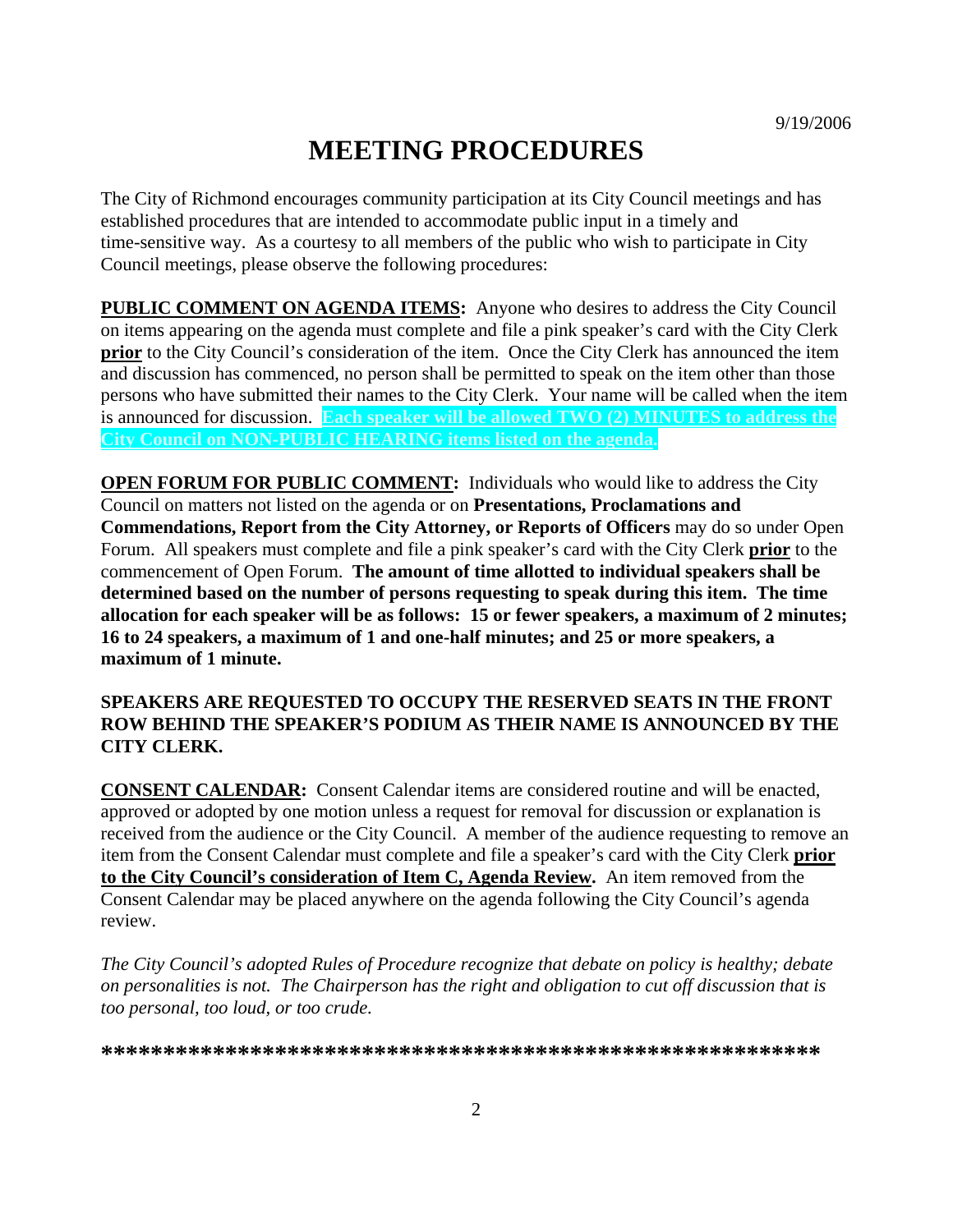9/19/2006

# **MORNING OPEN SESSION 8:30 a.m.**

- **A. ROLL CALL**
- **B. PUBLIC COMMENT**

# **C. ADJOURN TO CLOSED SESSION**

### **CLOSED SESSIONS**

**Shimada Room of City Hall** 

### **CITY COUNCIL**

### **CC-1. CONFERENCE WITH LEGAL COUNSEL – EXISTING LITIGATION (Subdivision [a] of Government Code Section 54956.9)**

| <b>Two Cases:</b> | <b>Poindexter vs. City of Richmond</b>     |
|-------------------|--------------------------------------------|
|                   | <b>East Bay Regional Park District vs.</b> |
|                   | <b>Upstream Point Molate, LLC</b>          |

**CC-2. CONFERENCE WITH LEGAL COUNSEL – ANTICIPATED LITIGATION Initiation of Litigation pursuant to Subdivision (c) of Section 54956.9:** 

 **One Case**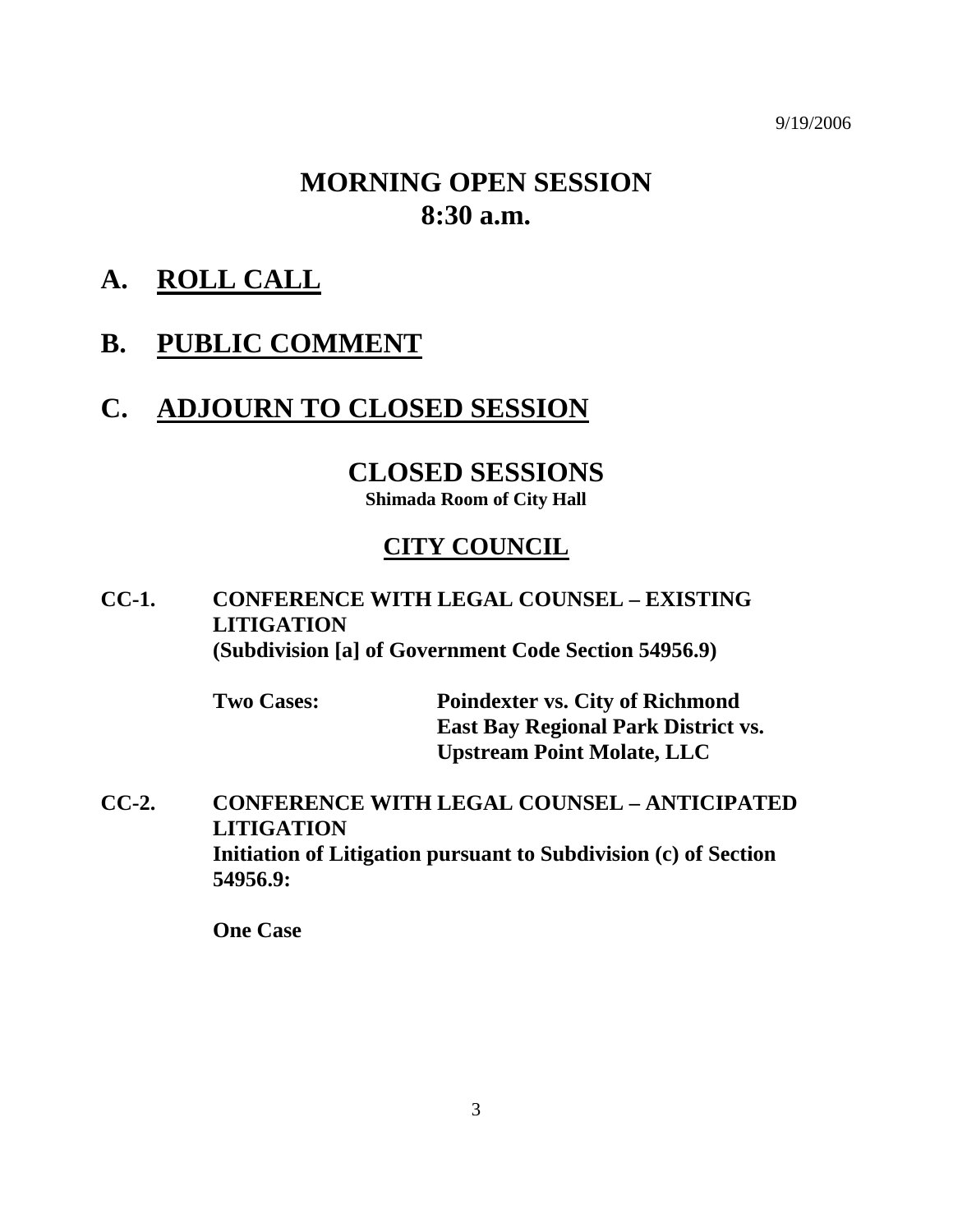### **CC-3. CONFERENCE WITH REAL PROPERTY NEGOTIATOR (Government Code Section 54956.8)**

**Property: 1400-1401 Marina Way South, 1689 Regatta Blvd., 3023 – 3035 Research Drive, 1200 Harbour Way South, 860 Harbour Way South** 

**Negotiating Party: Steve Duran** 

**Under Negotiation: Price and Terms of Payment** 

**CC-4. CONFERENCE WITH REAL PROPERTY NEGOTIATOR (Government Code Section 54956.8)** 

> **Property: Surplus Properties: APN 550-120-007-4, 550-120-008-2, 550-120-010-8, 550-120-011-6 located on South 2nd Street and 534- 222-024-0 located on 1st Street**

> **Negotiating Parties: Steve Duran and United Heritage Industry, Inc., and Ed Camacho**

 **Under Negotiation: Price and Terms of Payment** 

**CC-5. PUBLIC EMPLOYEE PERFORMANCE EVALUATION (Government Code Section 54957.6)** 

 **Title: City Attorney**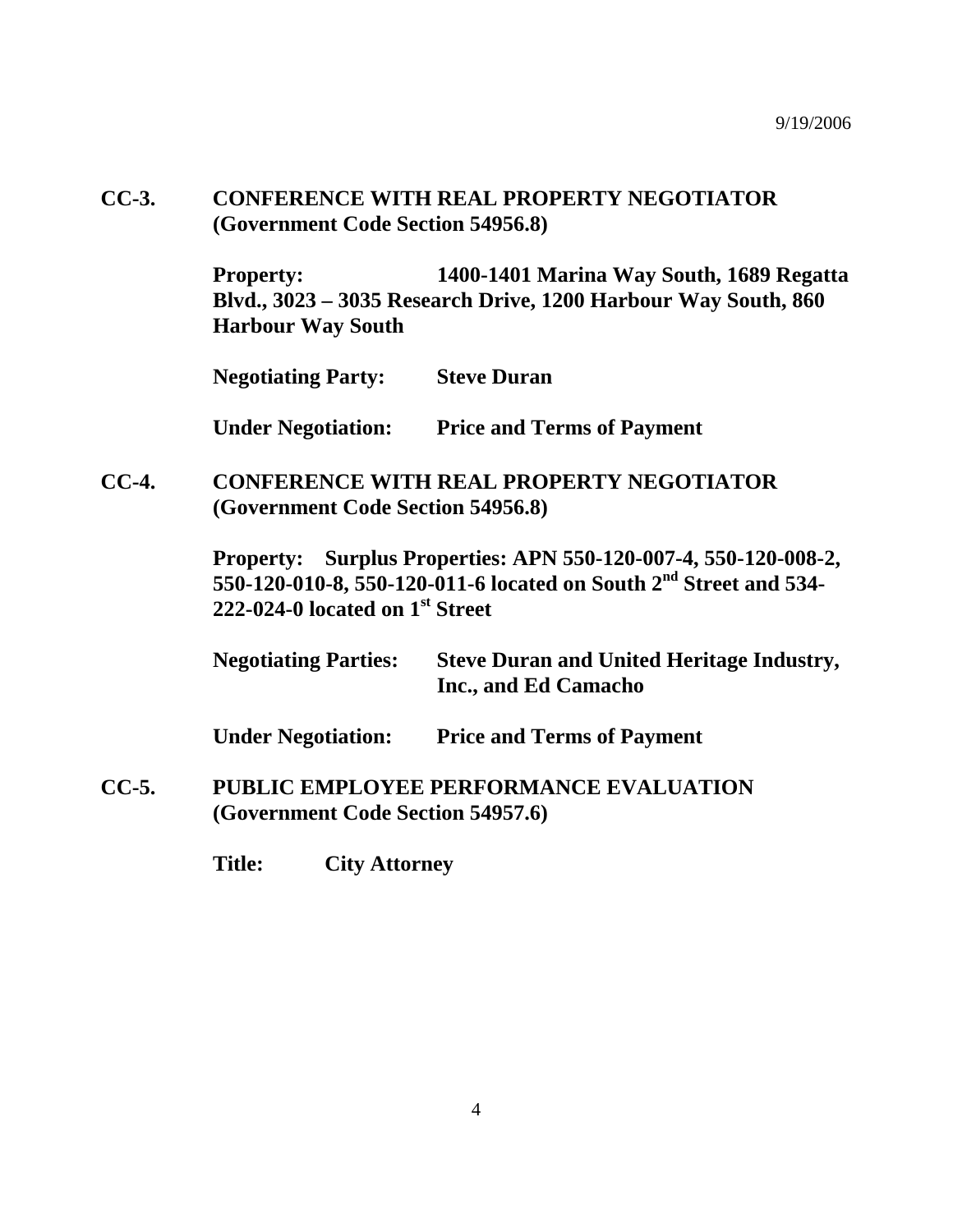9/19/2006

### **EVENING OPEN SESSIONS COUNCIL CHAMBER**

# **STUDY SESSION 6:00 p.m. – 6:45 p.m.**

#### **The purpose of the Study Session is as follows:**

1. Discuss proposed financing plan for the Civic Center Project and provide direction to staff – City Manager's Office/Finance Department (Bill Lindsay/James Goins 620-6512/620-6740).

**\*\*\*\*\*\*\*\*\*\*\*\*\*\*\*\*\*\*\*\*\*\*\*\*\*\*\*\*\*\*\*\*\*\*\*\*\*\*\*\*\*\*\*\*\*\*\*\*\*\*\*\*\*\*\*\*\*\*\*\*** 

# **RICHMOND COMMUNITY REDEVELOPMENT AGENCY 6:45 p.m.**

#### **PLEDGE TO THE FLAG**

- **A. ROLL CALL**
- **B. STATEMENT OF CONFLICT OF INTEREST**
- **C. AGENDA REVIEW**
- **D. CONSENT CALENDAR**
	- **D-1.** APPROVE a contract amendment with McDonough, Holland & Allen in an amount not to exceed \$200,000, for a total contract amount of \$320,000 for outside legal services specializing in real estate, redevelopment law and contracts to support ongoing project activities for the Agency through June 30, 2007 – Richmond Community Redevelopment Agency (Steve Duran 307-8140).
	- **D-2. APPROVE** minutes of the Evening Open Session held on September 12, 2006 City Clerk's Office (Diane Holmes 620-6513).

#### **E. OPEN FORUM**

#### **F. ADJOURNEMNT**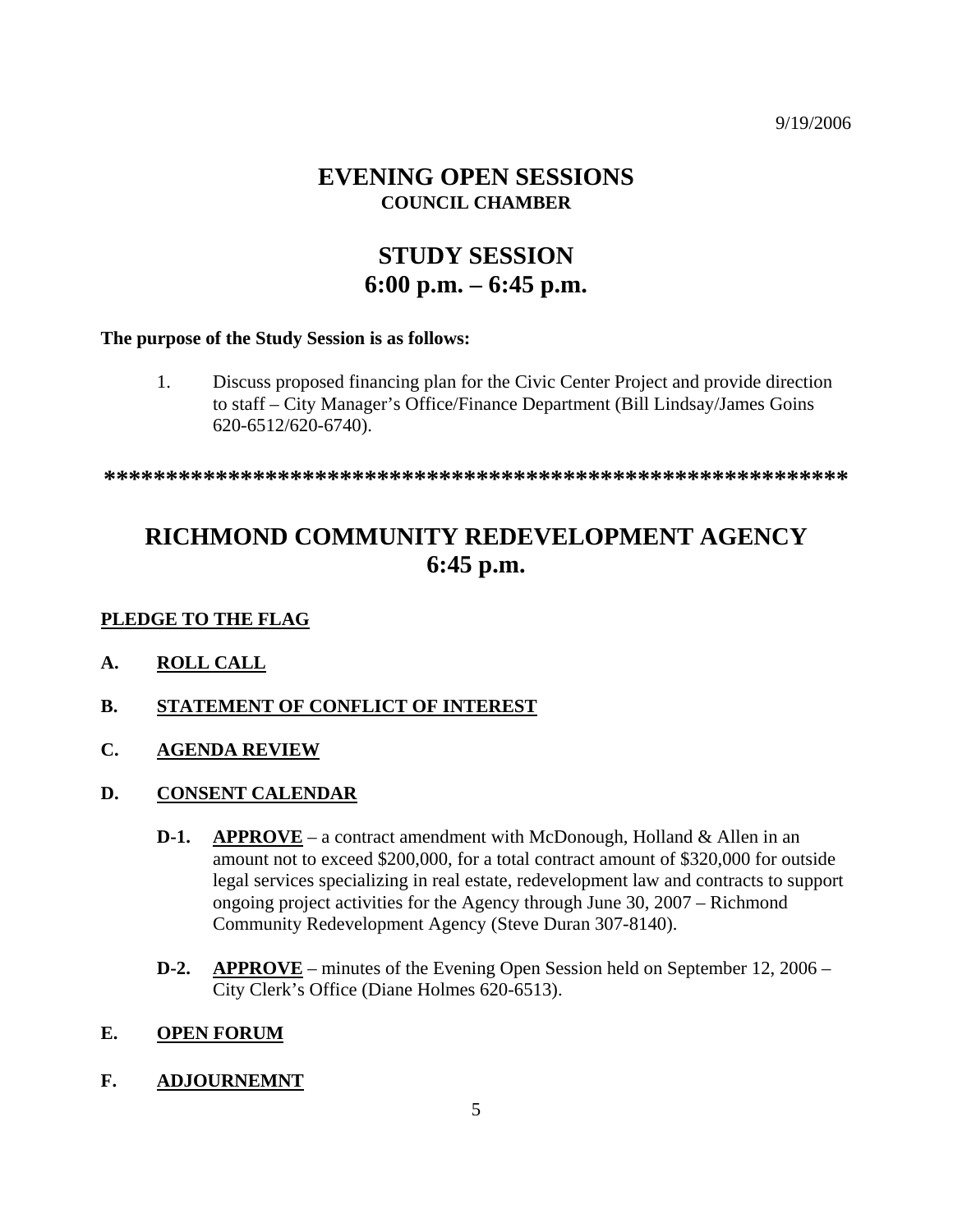9/19/2006

# **CITY COUNCIL 7:00 p.m.**

#### **A. ROLL CALL**

#### **B. STATEMENT OF CONFLICT OF INTEREST**

#### **C. AGENDA REVIEW**

#### **D. REPORT FROM THE CITY ATTORNEY OF FINAL DECISIONS MADE AND NON-CONFIDENTIAL DISCUSSIONS HELD DURING EXECUTIVE SESSION**

#### **E. OPEN FORUM FOR PUBLIC COMMENT**

#### **F. PRESENTATIONS, PROCLAMATIONS, AND COMMENDATIONS**

**F-1.** Proclamation designating September 2006 as National Alcohol and Drug Addiction Recovery Month – Mayor Anderson (620-6503).

#### **G. CONSENT CALENDAR**

- **G-1. APPROVE** amendment to contract between the City of Richmond and the City Manager executed December 7, 2004, as follows: (1) Section 5 (Deferred Compensation) to change to the current deferred compensation provider, (2) Section 8 (Annual Performance Evaluation and Pay Adjustment) to provide the City Manager a salary increase, bonus, or Cost of Living Adjustment (COLA) or any combination thereof based on successful performance, and (3) Section 8 (Annual Performance Evaluation and Pay Adjustment) to change the notification of intent to retain clause to a notification to terminate clause prior to the commencement of the third  $(3<sup>rd</sup>)$  year – Human Resources (Leslie Knight 620-6600).
- **G-2. ADOPT AN ORDINANCE** establishing wages, salary, and compensation for part-time classifications represented by **SEIU Local 790 (Budgeted Financial Impact for Fiscal Year 2006-07 is \$118,164)** – Human Resources (Leslie Knight 620-6600).
- **G-3. ADOPT AN ORDINANCE** establishing wages, salary, and compensation for the classification of **Communications Shift Supervisor (Salary Range: \$5,173 - \$6,251/month)** – Human Resources (Leslie Knight 620-6600).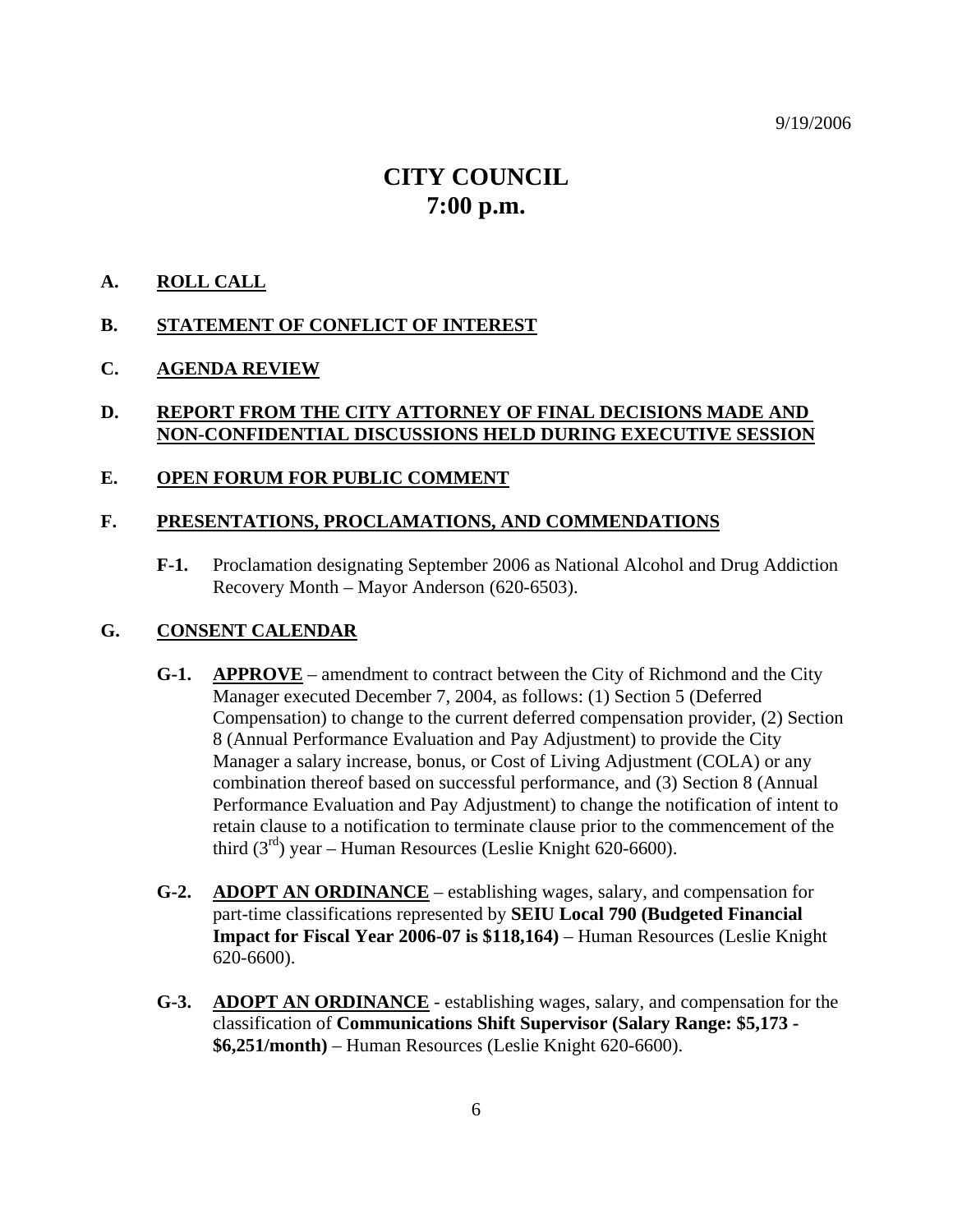- **G-4. APPROVE** the proposed Joint Exercise of Powers Agreement between the City of Richmond and Contra Costa County for constructing road surface improvements and striping on three sections of San Pablo Dam Road that are within the City's jurisdiction in an amount not to exceed \$30,000 – Engineering Department (Rich Davidson 307-8105).
- **G-5. ADOPT A RESOLUTION** approving Final Map 8934, known as the Anchorage at Marina Bay, for 208 townhomes located in the Marina Bay area of Richmond behind the Bayfront Development on Regatta Boulevard – Engineering (Rich Davidson 307-8105).
- **G-6. APPROVE** amendment to the contract with Clorox Company for incumbent employee training pursuant to a federal Department of Labor grant, to increase the contract amount by \$200,000, for a total contract amount not to exceed \$720,000, to serve an additional 75 participants and extend the term to June 30, 2007 – Employment and Training (Sal Vaca 307-8006).
- **G-7. ADOPT A RESOLUTION** urging the Governor of the State of California to support full funding of the Public Library Foundation (PLF) – Library and Community Services (Monique le Conge 620-6555).
- **G-8. AUTHORIZE** the acceptance of bids on four surplus city-owned properties (55- 121-025; 556122001; 534-242-022 and state parcel numbers 40454; 40455; 40459) and the rebidding of new surplus properties (534-102-103; 534-1020140 – Richmond Redevelopment Agency (Steve Duran 307-8140).
- **G-9. APPROVE** minutes of the Evening Open Sessions held on September 12, 2006 City Clerk's Office (Diane Holmes 620-6513)

#### **H. PUBLIC HEARINGS**

**I. RESOLUTIONS**

#### **J. ORDINANCES**

**J-1. INTRODUCE AND ADOPT AN ORDINANCE** – imposing a moratorium on new crematoriums – City Attorney's Office (John Eastman 620-6512).

#### **K. COUNCIL AS A WHOLE**

**K-1.** Approve the final draft of the Council Rules of Procedure and Order and direct staff to prepare a resolution for the October 3, 2006, City Council Meeting to adopt said Rules – Councilmember Gayle McLaughlin (237-1256).